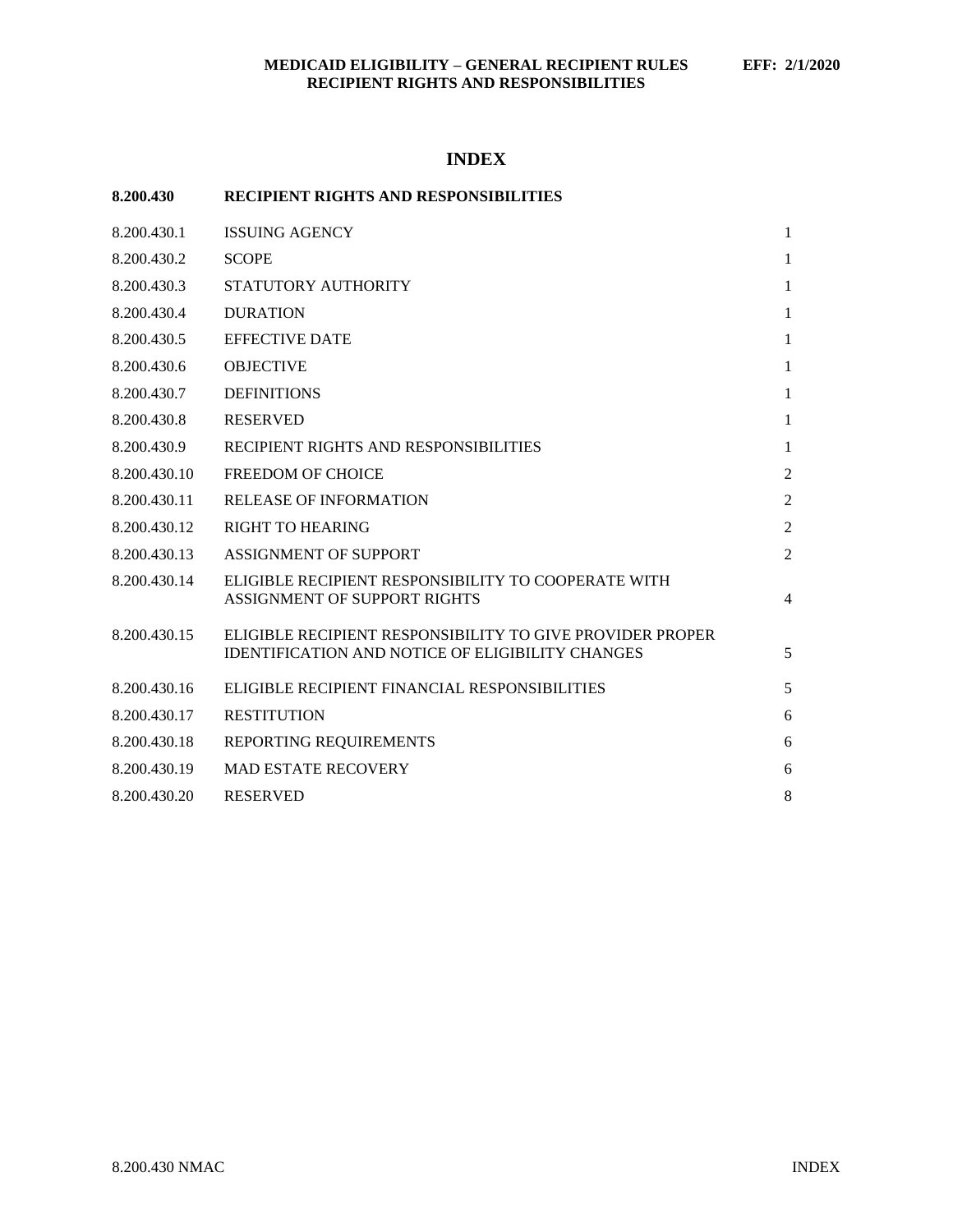### **TITLE 8 SOCIAL SERVICES CHAPTER 200 MEDICAID ELIGIBILITY - GENERAL RECIPIENT RULES PART 430 RECIPIENT RIGHTS AND RESPONSIBILITIES**

<span id="page-1-0"></span>**8.200.430.1 ISSUING AGENCY:** New Mexico Human Services Department (HSD). [8.200.430.1 NMAC - Rp, 8.200.430.1 NMAC, 1/1/2014]

<span id="page-1-1"></span>**8.200.430.2 SCOPE:** The rule applies to the general public. [8.200.430.2 NMAC - Rp, 8.200.430.2 NMAC, 1/1/2014]

<span id="page-1-2"></span>**8.200.430.3 STATUTORY AUTHORITY:** The New Mexico medicaid program and other health care programs are administered pursuant to regulations promulgated by the federal department of health and human services under Title XIX of the Social Security Act as amended or by state statute. See Section 27-1-12 et seq., NMSA 1978.

[8.200.430.3 NMAC - Rp, 8.200.430.3 NMAC, 1/1/2014]

<span id="page-1-3"></span>**8.200.430.4 DURATION:** Permanent.

[8.200.430.4 NMAC - Rp, 8.200.430.4 NMAC, 1/1/2014]

<span id="page-1-4"></span>**8.200.430.5 EFFECTIVE DATE:** January 1, 2014, unless a later date is cited at the end of a section. [8.200.430.5 NMAC - Rp, 8.200.430.5 NMAC, 1/1/2014]

<span id="page-1-5"></span>**8.200.430.6 OBJECTIVE:** The objective of this rule is to provide specific instructions when determining eligibility for the medicaid program and other health care programs. Generally, applicable eligibility rules are detailed in the medical assistance division (MAD) eligibility policy manual, specifically 8.200.400 NMAC, *General Medicaid Eligibility*. Processes for establishing and maintaining MAD eligibility are detailed in the income support division (ISD) general provisions 8.100 NMAC, *General Provisions for Public Assistance Programs*. [8.200.430.6 NMAC - Rp, 8.200.430.6 NMAC, 1/1/2014]

# <span id="page-1-6"></span>**8.200.430.7 DEFINITIONS: [RESERVED]**

<span id="page-1-7"></span>**8.200.430.8 [RESERVED]**

[8.200.430.8 NMAC - N, 1/1/2014; A, 10/1/2017]

# <span id="page-1-8"></span>**8.200.430.9 RECIPIENT RIGHTS AND RESPONSIBILITIES:**

**A.** An individual has the right to apply for medicaid and other health care programs HSD administers regardless of whether it appears he or she may be eligible.

**(1)** Income support division (ISD) determines eligibility for the medical assistance division's medical assistance programs (MAP), unless otherwise determined by another entity as stated in 8.200.400 NMAC. A decision shall be made promptly on applications in accordance with the timeliness standards set forth in 8.100.130 NMAC.

**(2)** Individuals who might be eligible for supplemental security income (SSI) are referred to the social security administration (SSA) office to apply.

**B.** Application: A paper or electronic application is required from the applicant, an authorized representative, or, if the applicant is incompetent or incapacitated, someone acting responsibly for the applicant. The applicant may complete a joint MAP, cash assistance, supplemental nutrition assistance program (SNAP) and low income home energy assistance (LIHEAP) application or a MAP-only application.

**(1)** The following do not require an application unless a re-determination is due in that month or the following month, as applicable:

**(a)** switching from one of the medical assistance for women, children (MAWC) and families MAP categories to another;

**(b)** switching between medicaid and refugee medical assistance; and

**(c)** switching to or from one of the long term care medicaid categories.

**(2)** Medicare savings programs (MSP):

**(a)** A MAP eligible recipient receiving full benefits is automatically deemed eligible for MSP when she or he receives free medicare Part-A hospital insurance; the eligible recipient does not have to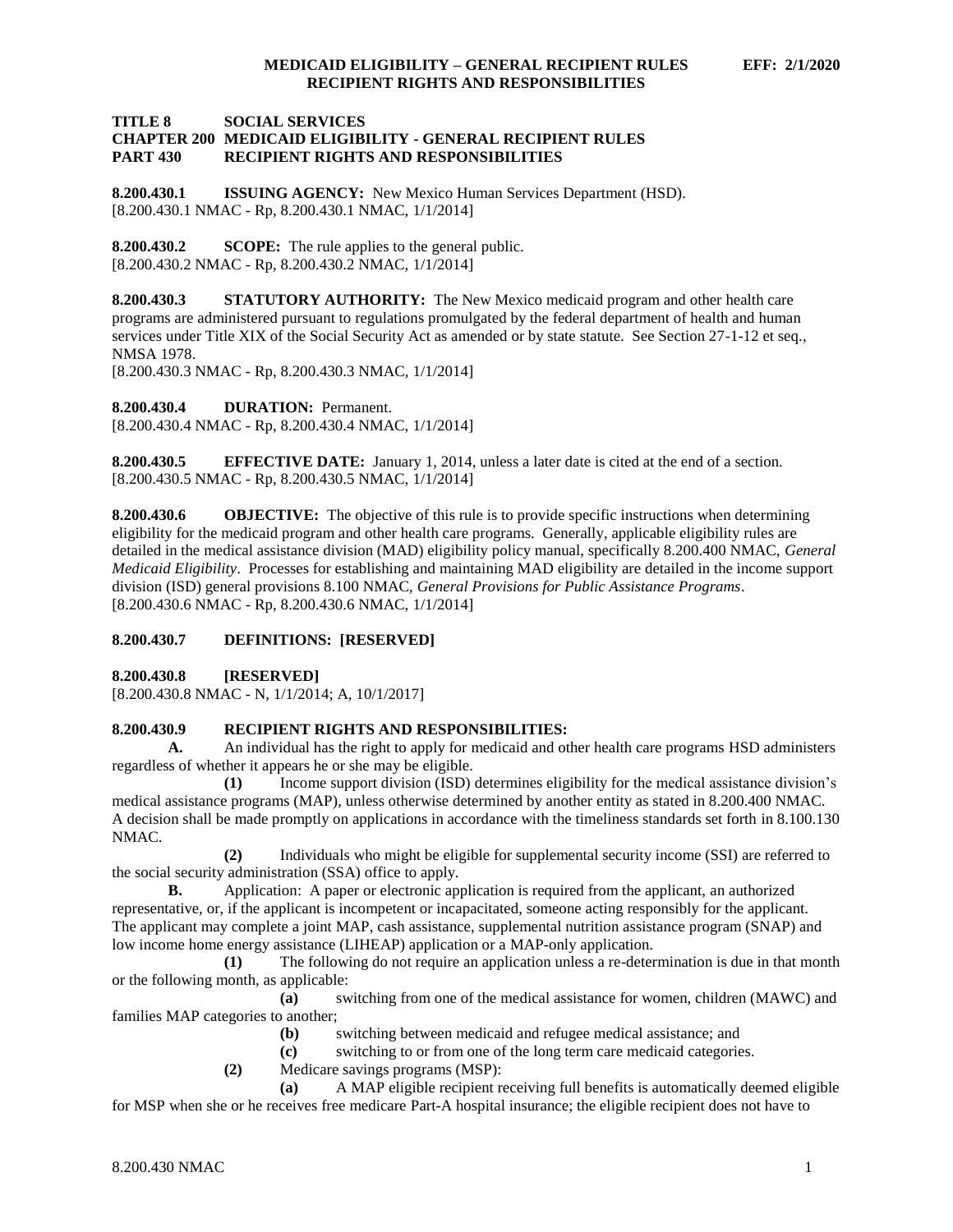apply for medicare MSP;

**(b)** When an individual is not eligible for free medicare Part A hospital insurance, a separate application for the MAP qualified medicare beneficiary (QMB) eligibility category 040 is required. Individuals must apply for medicare Part A with the SSA. This is called, "conditional Part A" because they will receive medicare Part A on the condition that the MAP QMB category of eligibility is approved. When QMB is approved, the cost of the premium for Part A will be covered by MAD.

**C.** Responsibility in the application or recertification process: The applicant or the re-determining eligible recipient is responsible for providing verification of eligibility. Refer to 8.100.130 NMAC.

**(1)** An applicant or an eligible recipient's failure to provide necessary verification results in MAP ineligibility.

**(2)** An applicant or a re-determining eligible recipient must give HSD permission to contact other individuals, agencies, or sources of information which are necessary to establish eligibility. [8.200.430.9 NMAC - Rp, 8.200.430.9 NMAC, 1/1/2014; A, 10/15/2014]

<span id="page-2-0"></span>**8.200.430.10 FREEDOM OF CHOICE:** Except when specifically waived from MAD, an eligible recipient has the freedom to obtain physical and behavioral health services from a MAD provider of his or her choice. [8.200.430.10 NMAC - Rp, 8.200.430.10 NMAC, 1/1/2014; A, 10/15/2014]

<span id="page-2-1"></span>**8.200.430.11 RELEASE OF INFORMATION:** By signing the MAP application, an applicant or a redetermining eligible recipient gives HSD explicit consent to release information to applicable state or federal agencies, physical or behavioral health providers, or an HSD designee when the information is needed to provide, monitor, or approve MAD services. Physical and behavioral health information is confidential and is subject to the standards for confidentiality per 8.300.11 NMAC.

[8.200.430.11 NMAC - Rp, 8.200.430.11 NMAC, 1/1/2014; A, 10/15/2014]

<span id="page-2-2"></span>**8.200.430.12 RIGHT TO HEARING:** An applicant or an eligible recipient is entitled to adequate notice of a HSD adverse action regarding his or her termination or re-categorization of his or her MAP category of eligibility. The applicant or re-determining eligible recipient has specific rights and responsibilities when requesting a HSD administrative hearing. A HSD administrative hearing affords the applicant or re-determining eligible recipient the opportunity to have an impartial review of these decisions. See 8.352.2, 8.100.180 and 8.100.970 NMAC for a detailed description of these rights, responsibilities and the HSD administrative hearing process. 8.352.2 NMAC further details the rights, responsibilities and the HSD administrative hearing process for other adverse actions MAD, its utilization review contractor or a HSD contracted managed care organization (MCO) may initiate (42 CFR Section 431.220(a)(1)(2)).

[8.200.430.12 NMAC - Rp, 8.200.430.12 NMAC, 1/1/2014; A, 10/15/2014]

<span id="page-2-3"></span>**8.200.430.13 ASSIGNMENT OF SUPPORT:** As a condition of MAP eligibility, HSD requires an applicant or a re-determining eligible recipient to assign his or her medical care support rights to HSD for medical support and any third party payments. The assignment authorizes HSD to pursue and make recoveries from liable third parties (42 CFR 433.146; Subsection G of 27-2-28 NMSA 1978.

**A. Assigning medical support rights**: The assignment to HSD of an eligible recipient's rights to medical support and payments occurs automatically under New Mexico law when the applicant or the redetermining eligible recipient signs the application.

**B. Third party liability (TPL):** This section describes HSD's responsibility to identify and collect from primarily responsible third parties and the eligible recipient's responsibility to cooperate with HSD to uncover such payments. MAD is the payer of last resort. If other third party resources are available, these health care resources must be used before MAD makes a reimbursement. As a condition of MAP eligibility, an applicant assigns his or her rights to physical and behavioral health support and payments to HSD and promises to cooperate in identifying, pursuing, and collecting payments from these resources. Third party resources include the gross recovery by eligible recipient, including personal injury protection benefits, before any reduction in attorney's fees or costs, obtained through settlement or verdict, for personal injury negligence or intentional tort claims or actions, up to the full amount of MAD payments for treatment of injuries causally related to the occurrence that is the subject of the claim or action.

**(1)** Required TPL information: During the initial determination or re-determination of eligibility for MAP enrollment, ISD must obtain information about TPL from either the applicant or the redetermining eligible recipient.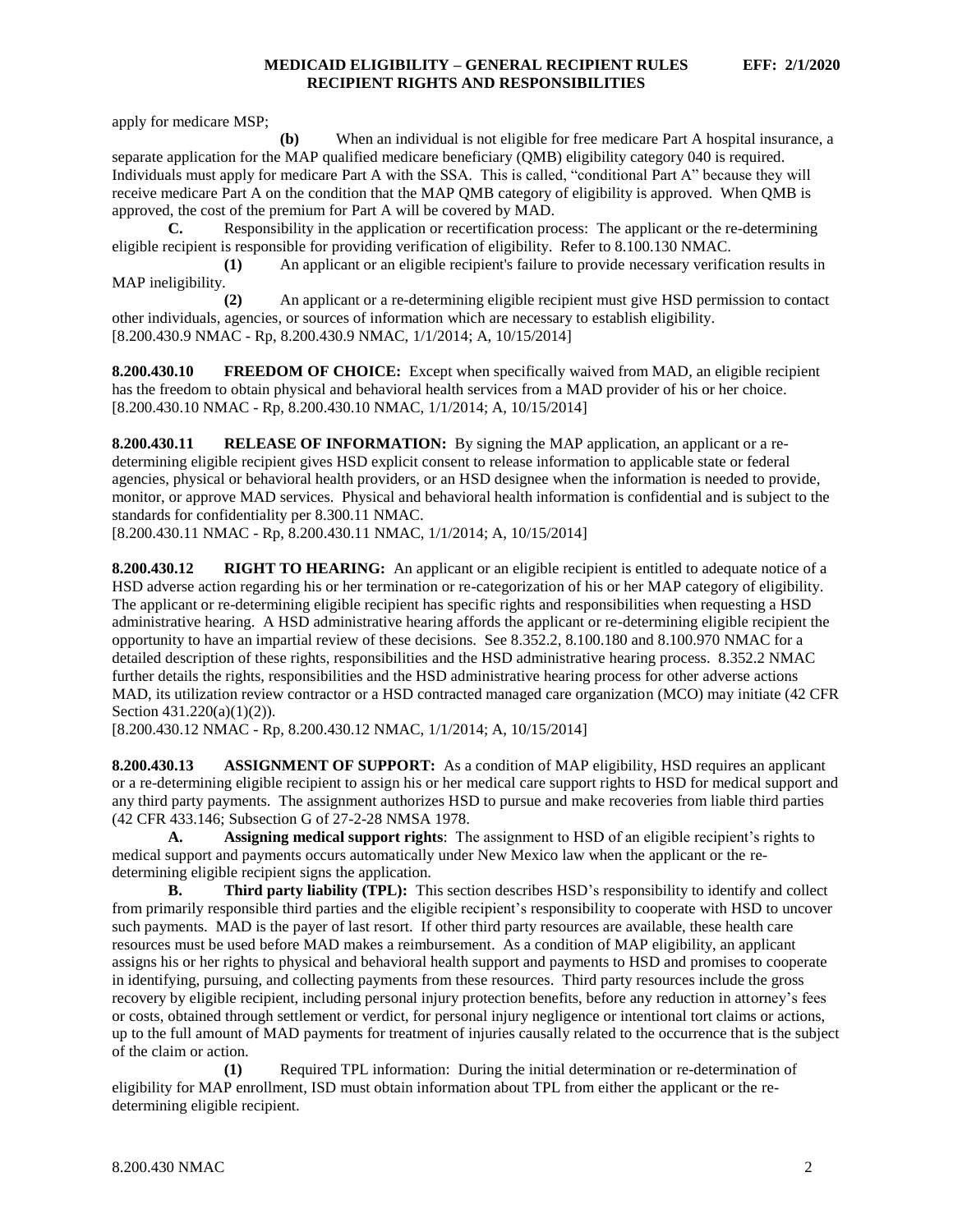**(a)** HSD is required to take all reasonable measures to determine the legal liability of third parties, including health insurers in paying for the physical and behavioral health services furnished to an eligible recipient (42 CFR 433.138(a)).

**(b)** HSD uses the information collected at the time of determination in order for MAD to pursue claims against third parties.

**(2)** Availability of health insurance: If an applicant or an eligible recipient has health insurance, the applicant or the eligible recipient shall notify ISD. ISD must collect all relevant information, including name and address of the insurance company; individuals covered by the policy, effective dates, covered services, and appropriate policy numbers.

**(a)** An applicant or an eligible recipient with health insurance coverage or coverage by a health maintenance organization (HMO) or other managed care plan (plan) must be given a copy of the TPL recipient information letter.

**(b)** If there is an absent parent, ISD may request the absent parent's name and social security number (SSN).

**(c)** ISD must determine if an absent parent, relative, applicant or any member of the household is employed and has health insurance coverage.

**(3)** Eligible recipients with health insurance coverage: An applicant or an eligible recipient must inform his or her MAD providers of his or her TPL. An applicant or an eligible recipient must report changes to or terminations of insurance coverage to ISD. If an applicant or an eligible recipient has health coverage through an HMO or plan, payment from MAD is limited to applicable copayments required under the HMO or plan and to MAD covered services documented in writing as exclusions by the HMO or plan.

**(a)** If the HMO or plan uses a drug formulary, the medical director of the HMO or plan must sign and attach a written certification for each drug claim to document that a pharmaceutical product is not covered by the HMO or plan. The signature is a certification that the HMO or plan drug formulary does not contain a therapeutic equivalent that adequately treats the physical or behavioral health condition of the HMO or plan subscriber.

**(b)** Physical and behavioral health services not included in the HMO or plan are covered by MAD only after review of the documentation and on approval by MAD.

**(c)** An applicant or an eligible recipient covered by an HMO or plan is responsible for payment of medical services obtained outside the HMO or plan and for medical services obtained without complying with the rules or policies of the HMO or plan.

**(d)** An applicant or an eligible recipient living outside an HMO or plan coverage area may request a waiver of the requirement to use HMO or plan providers and services. The applicant or the eligible recipient for whom a coverage waiver is approved by MAD may receive reimbursement for expenses which allow him or her to travel to an HMO or plan participating provider, even when the provider is not located near the applicant or the eligible recipient's residence.

**(4)** Potential health care resources: ISD must evaluate the presence of a TPL source if certain factors are identified during the MAD eligibility interview.

**(a)** When the age of the applicant or the eligible recipient is over 65 years old medicare must be explored. A student, especially a college student, may have health or accident insurance through his or her school.

**(b)** An application on behalf of deceased individual must be examined for "last illness" coverage through a life insurance policy.

**(c)** Certain specific income sources are indicators of possible TPL which include:

**(i)** railroad retirement benefits and social security retirement or disability benefits indicating eligibility for Title XVIII (medicare) benefits;

**(ii)** workers' compensation (WC) benefits paid to employees who suffer an injury or accident caused by conditions arising from employment; these benefits may compensate employees for physical and behavioral health expenses and lost income; payments for physical and behavioral health expenses may be made as physical and behavioral health bills are incurred or as a lump sum award;

**(iii)** black lung benefits payable under the coal mine workers' compensation program, administered by the federal department of labor (DOL), can produce benefits similar to railroad retirement benefits if the treatment for illness is related to the diagnosis of pneumoconiosis; beneficiaries are reimbursed only if services are rendered by specific providers, authorized by the DOL; black lung payments are made monthly and physical and behavioral health expenses are paid as they are incurred; and

**(iv)** Title IV-D support payments or financial support payments from an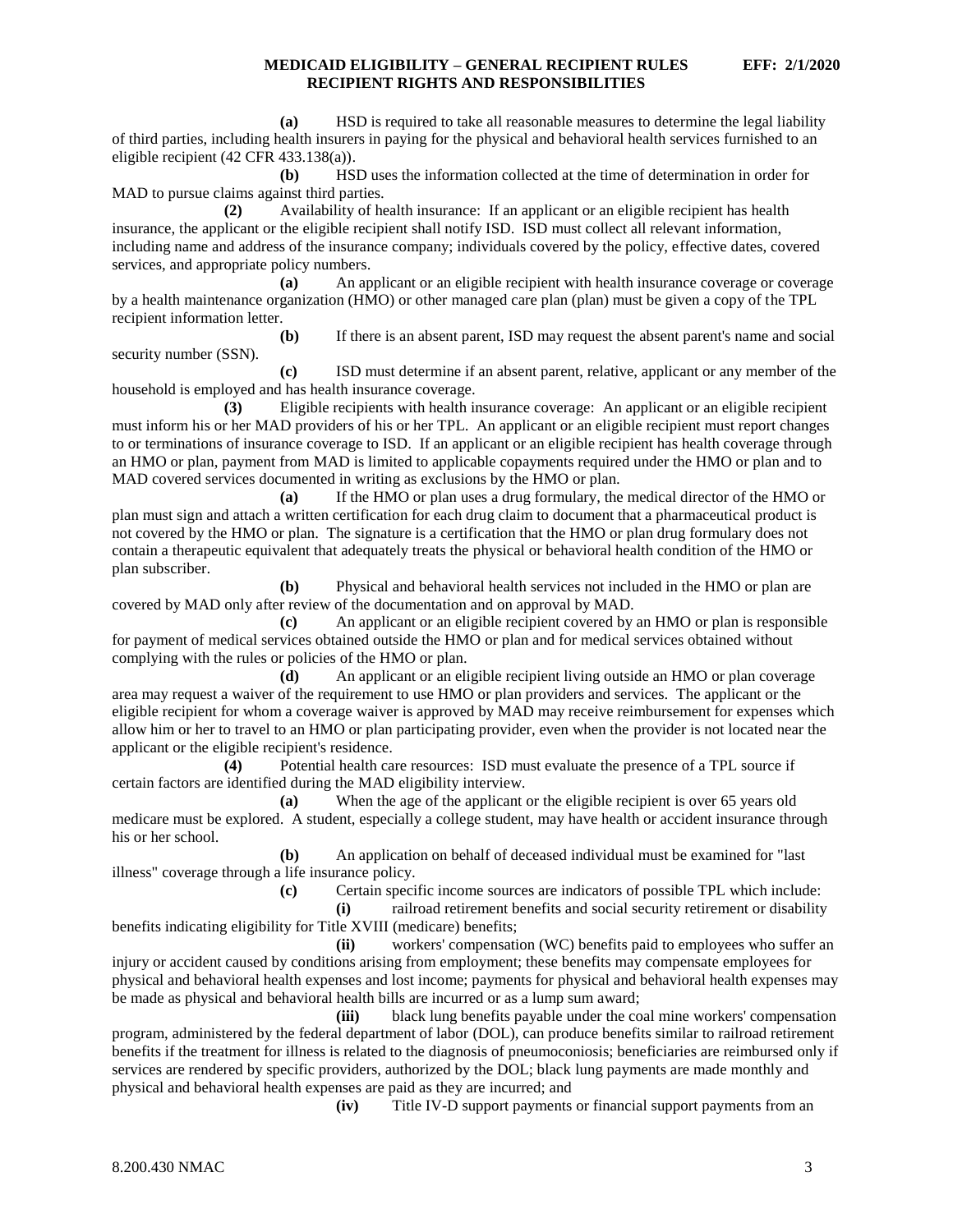absent parent may indicate the potential for physical and behavioral health support; if a custodial party does not have health insurance that meets a minimum standard, the court in a divorce, separation or custody and support proceeding may order the parent(s) with the obligation of support to purchase insurance for the eligible recipient child (45 CFR 303.31(b)(1); Paragraph (1) of Subsection A of Section 40-4C-4 NMSA 1978; insurance can be obtained through the parent's employer or union (Paragraph (2) of Subsection A of Section 40-4C-4 NMSA 1978; parents may be ordered to pay all or a portion of the physical and behavioral health expenses; for purposes of physical l and behavioral health support, the minimum standards of acceptable coverage, deductibles, coinsurance, lifetime benefits, out-of-pocket expenses, co-payments, and plan requirements are the minimum standards of health insurance policies and managed care plans established for small businesses in New Mexico; see New Mexico insurance code.

**(d)** An applicant or an eligible recipient has earned income: Earned income may indicate physical, behavioral health and health insurance made available by an employer.

**(e)** Work history or military services: Work history may indicate eligibility for other cash and physical and behavioral benefits. Previous military service suggests the potential for veterans administration (VA) or department of defense (DOD) health care, including the civilian health and the medical program of the United States (CHAMPUS), for individuals who reside within a 40-mile radius of a military health care facility. An applicant or an eligible recipient who is eligible for DOD health care must obtain certification of non-availability of medical services from the base health benefits advisor in order to be eligible for CHAMPUS.

**(f)** An applicant or an eligible recipient's expenses show insurance premium payments: Monthly expense information may show that the applicant or the eligible recipient pays private insurance premiums or is enrolled in an HMO or plan.

**(g)** The applicant or the eligible recipient has a disability: Disability information contained in applications or brought up during interviews may indicate casualties or accidents involving legally responsible third parties.

**(h)** The applicant or the eligible recipient has a chronic disease: Individuals with chronic renal disease are probably entitled to medicare. Applications for social security disability may be indicative of medicare coverage.

**(5)** Communicating TPL information: Information concerning health insurance or health plans is collected and transmitted to MAD by ISD, child support enforcement division (CSED), SSA, and the children, youth and families department (CYFD).

[8.200.430.13 NMAC - Rp, 8.200.430.13 NMAC, 1/1/2014; A, 10/15/2014]

# <span id="page-4-0"></span>**8.200.430.14 ELIGIBLE RECIPIENT RESPONSIBILITY TO COOPERATE WITH ASSIGNMENT OF SUPPORT RIGHTS:**

**A. Cooperation:** As a condition of MAP eligibility, an applicant or an eligible recipient must cooperate with HSD to:

**(1)** obtain physical and behavioral health support and payments for his or herself and other individuals for whom he or she can legally assign rights;

**(2)** pursue liable third parties by identifying individuals and providing information to HSD;

**(3)** cooperate with CSED to establish paternity and medical support as appropriate, see 8.50.105.12 NMAC;

**(4)** appear at a state or local office designated by HSD to give information or evidence relevant to the case, appear as a witness at a court or other proceeding or give information or attest to lack of information, under penalty of perjury;

**(5)** refund HSD any money received for physical or behavioral health care that has already been paid; this includes payments received from insurance companies, personal injury settlements, and any other liable third party; and

**(6)** respond to the trauma inquiry letter that is mailed to an eligible recipient (42 CFR 433.138(4); the letter asks an eligible recipient to provide more information about possible accidents, causes of accidents, and whether legal counsel has been obtained (42 CFR 433.147; 45 CFR 232.42, 232.43; Paragraph (3) of Subsection G of Section 27-2-28 NMSA 1978.

**B. Good cause waiver of cooperation:** The requirements for cooperation may be waived by HSD if it decides that the applicant or the eligible recipient has good cause for refusing to cooperate. Waivers can be obtained for cooperating with CSED. The applicant or the eligible recipient should request a good cause waiver from CSED per 8.50.105.14 NMAC.

**C. Penalties for failure to cooperate:**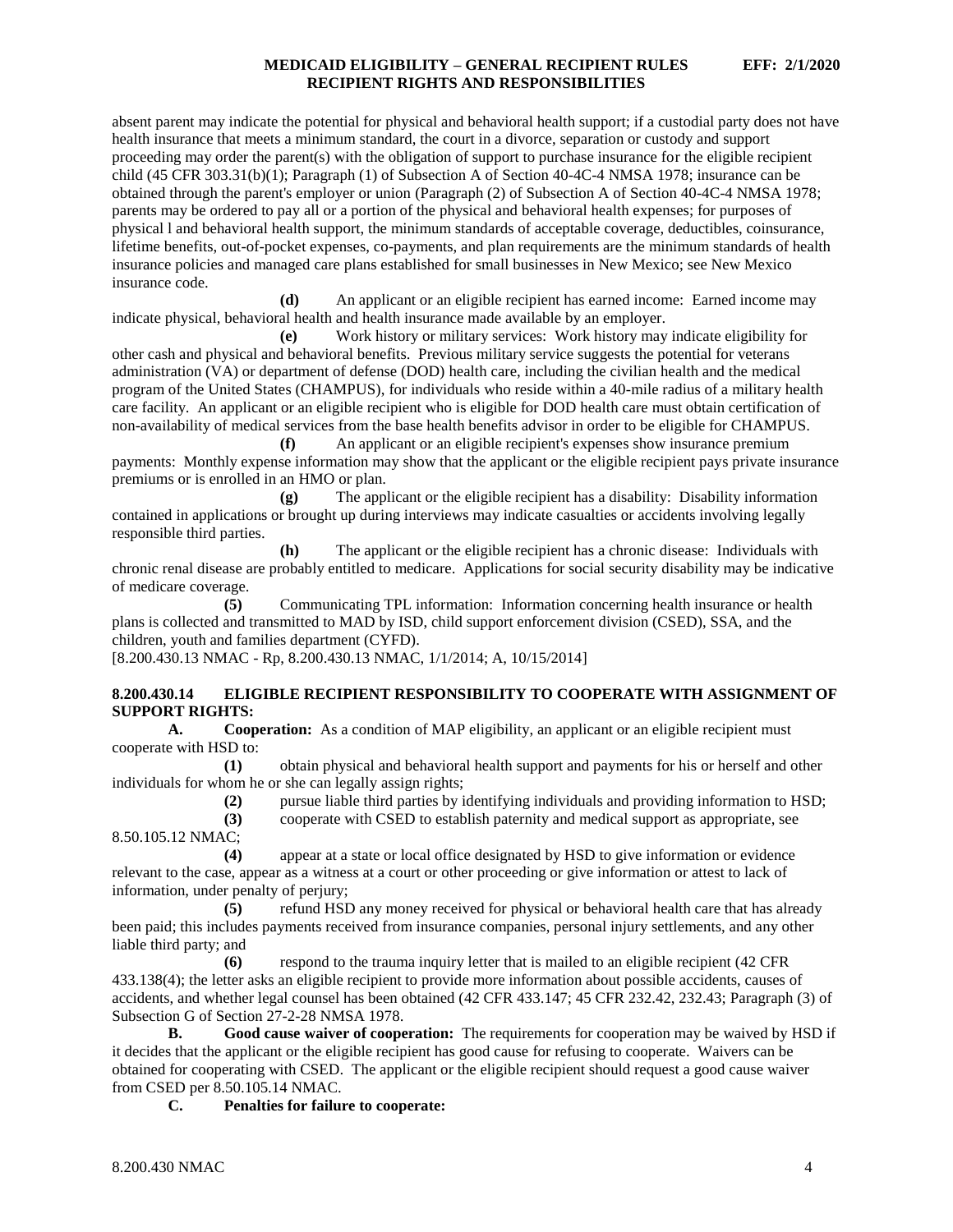**(1)** When the parent, the specified relative or legal guardian fails or refuses to cooperate, the parent or specified relative will not be eligible for MAD services. The eligible recipient child maintains MAP eligibility provided all other eligibility criteria are met.

**(2)** When the parent or the specified relative fails or refuses to refund payments received from insurance or other settlement sources, such as personal injury case awards, he or she is not eligible for MAD services for one year and until full restitution has been made to HSD. The eligible recipient child maintains MAP eligibility provided all other eligibility criteria are met.

[8.200.430.14 NMAC - Rp, 8.200.430.14 NMAC, 1/1/2014; A, 10/15/2014]

# <span id="page-5-0"></span>**8.200.430.15 ELIGIBLE RECIPIENT RESPONSIBILITY TO GIVE PROVIDER PROPER IDENTIFICATION AND NOTICE OF ELIGIBILITY CHANGES:**

**A.** An eligible recipient is responsible for presenting a current MAP eligibility card and evidence of any other health insurance to a MAD provider each time service is requested.

**(1)** An eligible recipient is responsible for any financial liability incurred if he or she fails to furnish current MAP eligibility identification before the receipt of a service and as a result the provider fails to adhere to MAD rules, such as a failure to request prior approval. If this omission occurs, the settlement of claims for services is between the eligible recipient and the provider. An individual is financially responsible for services received if he or she was not eligible for MAD services on the date services are furnished.

**(2)** When a provider bills MAD and the claim is denied, the provider cannot bill the eligible recipient. Exceptions exist for denials caused by MAP ineligibility or by an eligible recipient's failure to furnish MAP identification in a timely manner.

**(3)** If an eligible recipient fails to notify the provider that he or she has received services that are limited by time or amount, the eligible recipient is responsible for payment of the service prior to rendering the service if the provider made reasonable efforts to verify whether the eligible recipient has already received services.

**B.** Notification of providers following retroactive eligibility determinations: If an eligibility determination is made, the eligible recipient is responsible for notifying MAD providers of this eligibility determination. When an individual receives retro MAP eligibility, the now-eligible recipient must notify all of his or her MAD providers of his or her change of eligibility. If the eligible recipient fails to notify the provider and the provider can no longer file a claim for reimbursement, the eligible recipient becomes the responsible payer for those services.

**C.** Notification if an eligible recipient has private insurance: If an eligible recipient is covered under a private health insurance policy or health plan, he or she is required to inform his or her MAD providers of the private health coverage, including applicable policy numbers and special claim forms. [8.200.430.15 NMAC - Rp, 8.200.430.15 NMAC, 1/1/2014; A, 10/15/2014]

# <span id="page-5-1"></span>**8.200.430.16 ELIGIBLE RECIPIENT FINANCIAL RESPONSIBILITIES:**

A. A MAD provider agrees to accept the amount paid as payment in full. A provider cannot bill an eligible recipient for any unpaid portion of the bill (balance billing) or for a claim that is not paid because of a provider administrative error or failure of multiple providers to communicate eligibility information.

**(1)** An eligible recipient is responsible for any financial liability incurred if he or she fails to furnish current MAP eligibility identification before the receipt of a MAP service and as a result the provider fails to adhere to MAD reimbursement rules, such as a failure to request prior approval. If this omission occurs, the settlement of claims for services is between the eligible recipient and the MAP provider. An individual is financially responsible for services received if he or she was not eligible for MAD services on the date services are furnished.

**(2)** When a provider bills MAD and the claim is denied, the provider cannot bill the eligible recipient. Exceptions exist for denials caused by MAP ineligibility or by an eligible recipient's failure to furnish MAP identification at the time of service.

**(3)** If an eligible recipient fails to notify a provider that he or she has received services that are limited by time or amount, the eligible recipient is responsible to pay for services if, before furnishing the services, the provider makes reasonable efforts to verify whether the eligible recipient has already received services.

**B.** Failure of an eligible recipient to follow his or her privately held health insurance carrier's requirements: An eligible recipient must be aware of the physician, pharmacy, hospital, and other providers who participate in his or her HMO or other managed care plan. An eligible recipient is responsible for payment for services if he or she uses a provider who is not a participant in his or her plan or if he or she receives any services without complying with the rules, policies, and procedures of his or her plan.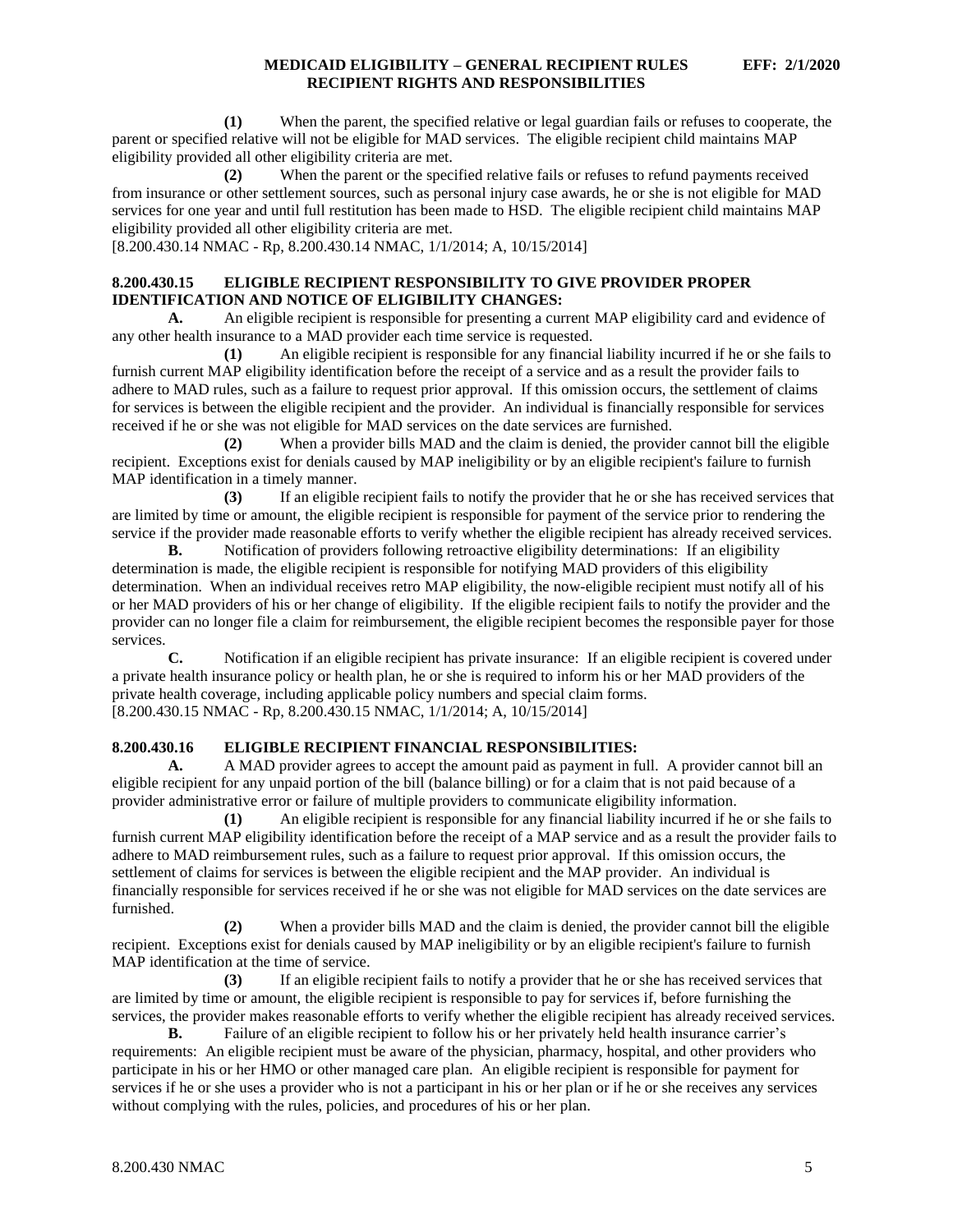**C.** Other eligible recipient payment responsibilities: If all the following conditions are met before a MAD service is furnished, the eligible recipient can be billed directly by a MAD provider for services and is liable for payment:

**(1)** the eligible recipient is advised by a provider that the particular service is not covered by MAD or is advised by a provider that he or she is not a MAD provider;

**(2)** the eligible recipient is informed by a provider of the necessity, options, and charges for the services and the option of going to another provider who is a MAD provider; and

**(3)** the eligible recipient agrees in writing to have the service provided with full knowledge that he or she is financially responsible for the payment.

[8.200.430.16 NMAC - Rp, 8.200.430.16 NMAC, 1/1/2014; A, 10/15/2014; A, 10/1/2017; A, 2/1/2020]

# <span id="page-6-0"></span>**8.200.430.17 RESTITUTION:**

**A.** A MAP eligible recipient must return overpayments or medical payments received from liable third parties to the applicable medical service provider or to MAD. If payments are not returned or received, recoupment proceedings against the eligible recipient will be initiated.

**B.** The restitution bureau of HSD is responsible for the tracking and collection of overpayments made to MAP eligible recipients, vendors, and MAD providers. See Section OIG-940, RESTITUTIONS. The MAD third party liability unit is responsible for monitoring and collecting payments received from liable third parties. See 8.302.3 NMAC.

[8.200.430.17 NMAC - Rp, 8.200.430.17 NMAC, 1/1/2014; A, 10/15/2014]

<span id="page-6-1"></span>**8.200.430.18 REPORTING REQUIREMENTS:** A medicaid eligible recipient is required to report certain changes which might affect his or her eligibility to ISD within 10 calendar days from the date the change occurred. A timely change that is reported within 10 calendar days that may result in a more beneficial medicaid eligibility category shall be evaluated in the month the change occurred. An untimely change that is reported after 10 calendar days that may result in a more beneficial medicaid eligibility category shall be evaluated in the month the change was reported. A reported change that does not result in the same or a more beneficial medicaid category is considered an adverse action and is applied prospectively in accordance with 8.100.180.10 NMAC. See 8.100.110.9 NMAC for the various ways applicants and recipients can submit changes to the HSD. The following changes must be reported to ISD:

**A. Living arrangements or change of address**: Any change in where an eligible recipient lives or gets his or her mail must be reported.

**B. Household size:** Any change in the household size must be reported. This includes the death of an individual included in the either or both the assistance unit and budget group.

**C. Enumeration:** Any new social security number must be reported.

**D. Income:** Except for continuous eligibility in 8.200.400 NMAC any increase or decrease in the amount of income or change in the source of income must be reported.

**E. Resource:** Resources only apply to non-modified adjusted gross income (MAGI) medicaid categories. Any change in what an eligible recipient owns must be reported. This includes any property the eligible recipient owns or has interest in, cash on hand, money in banks or credit unions, stocks, bonds, life insurance policies or any other item of value.

[8.200.430.18 NMAC - Rp, 8.200.430.18 NMAC, 1/1/2014; A, 2/14/2014; 8.200.430.18 NMAC - Rn & A, 8.200.430.19 NMAC, 10/15/2014; A, 10/1/2017]

<span id="page-6-2"></span>**8.200.430.19 MAD ESTATE RECOVERY:** HSD is mandated to seek recovery from the estates of certain individuals up to the amount of medical assistance payments made by the HSD on behalf of the individual. See Social Security Act Section 1917 (42 USC 1396p(b) and Section 27-2A-1 et seq., NMSA 1978 "Medicaid Estate Recovery Act").

# **A. Definitions used in MAD estate recovery:**

**(1)** Authorized representative: The individual designated to represent and act on the eligible recipient's behalf. The eligible recipient or authorized representative must provide formal documentation authorizing the named individual or individuals to access the identified case information for a specified purpose and time frame. An authorized representative may be an attorney representing a person or household, a person acting under the authority of a valid power of attorney, a guardian, or any other individual or individuals designated in writing by the member.

**(2)** Estate: Real and personal property and other assets of an individual subject to probate or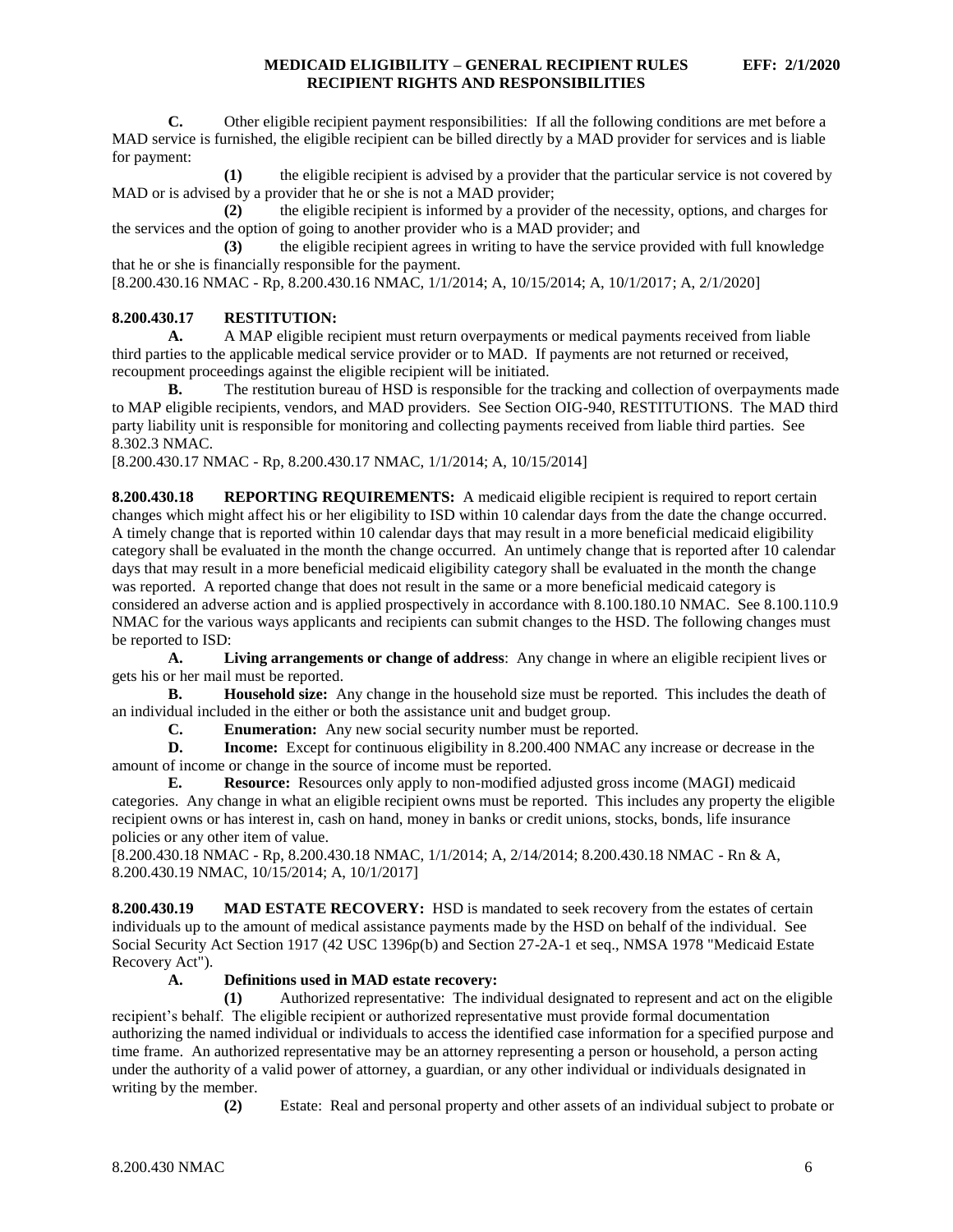administration pursuant to the New Mexico Uniform Probate Code.

**(3)** Medical assistance: Amounts paid by HSD for long term care services including related hospital and prescription drug services.

**B. Basis for defining the group:** A MAP eligible recipient who was 55 years of age or older when medical assistance payments were made on his or her behalf for nursing facilities services, home and community based services, and related hospital and prescription drug services are subject to estate recovery.

**C. The following exemptions apply to estate recovery:**

**(1)** Qualified medicare beneficiaries, specified low-income beneficiaries, qualifying individuals, and qualified disabled and working individuals, are exempt from estate recovery for the receipt of hospital and prescription drug services unless they are concurrently in a MAP nursing facility category of eligibility or on a home and community based services waiver; this provision applies to medicare cost-sharing benefits (i.e., Part A and Part B premiums, deductibles, coinsurance, and co-payments) paid under the medicare savings programs.

**(2)** Certain income, resources, and property are exempted from MAD estate recovery for native Americans:

**(a)** interest in and income derived from tribal land and other resources held in trust status and judgment funds from the Indian claims commission and the United States claims court; **(b)** ownership interest in trust or non-trust property, including real property and

improvements;

**(i)** located on a reservation or near a reservation as designated and

approved by the bureau of Indian affairs of the U.S, department of interior; or **(ii)** for any federally-recognized tribe located within the most recent

boundaries of a prior federal reservation; and

**(iii)** protection of non-trust property described in Subparagraphs (a) and (b) is limited to circumstances when it passes from a native American to one or more relatives, including native Americans not enrolled as members of a tribe and non-native Americans such as a spouse and step-children, that their culture would nevertheless protect as family members; to a tribe or tribal organization; or to one or more native Americans;

**(c)** income left as a remainder in an estate derived from property protected in Paragraph (2) above, that was either collected by a native American, or by a tribe or tribal organization and distributed to native Americans that the individual can clearly trace the income as coming from the protected property;

**(d)** ownership interests left as a remainder in an estate in rents, leases, royalties, or usage rights related to natural resources resulting from the exercise of federally-protected rights, and income either collected by a native American, or by a tribe or tribal organization and distributed to native Americans derived from these sources as long as the individual can clearly trace the ownership interest as coming from protected sources; and

**(e)** ownership interest in or usage of rights to items, not covered by Subparagraphs (a) through (d) above, that have unique religious, spiritual, traditional, or cultural significance or rights that support subsistence or a traditional lifestyle according to applicable tribal law or custom.

**D. Recovery process:** Recovery from an eligible recipient's estate will be made only after the death of the eligible recipient's surviving spouse, if any, and only at a time that the eligible recipient does not have surviving child who is less than 21 years of age, blind, or who meet the SSA definition of disability.

**(1)** Estate recovery is limited to payments for applicable services received on or after October 1, 1993; except that recovery also is permitted for pre-October 1993 payments for nursing facility services received by a MAP recipient who was 65 years of age or older when such nursing facility services were received.

**(2)** A recovery notice will be mailed to the authorized representative or next of kin upon the eligible recipient's death informing him or her about the amount of claim against the estate and provide information on hardship waivers and hearing rights.

**(3)** It is the family or authorized representative's responsibility to report the eligible recipient's date of death to the ISD office within 10 calendar days after the date of death.

**E. Eligible recipient rights and responsibilities:**

**(1)** At the time of application or re-certification, the authorized representative must be identified or confirmed by the applicant or eligible recipient or his or her designee.

**(2)** Information explaining estate recovery will be furnished to the applicant or eligible recipient, his or her personal representative, or designee during the application or re-certification process. Upon the death of the MAP eligible recipient, a notice of intent to collect (recovery) letter will be mailed to the eligible